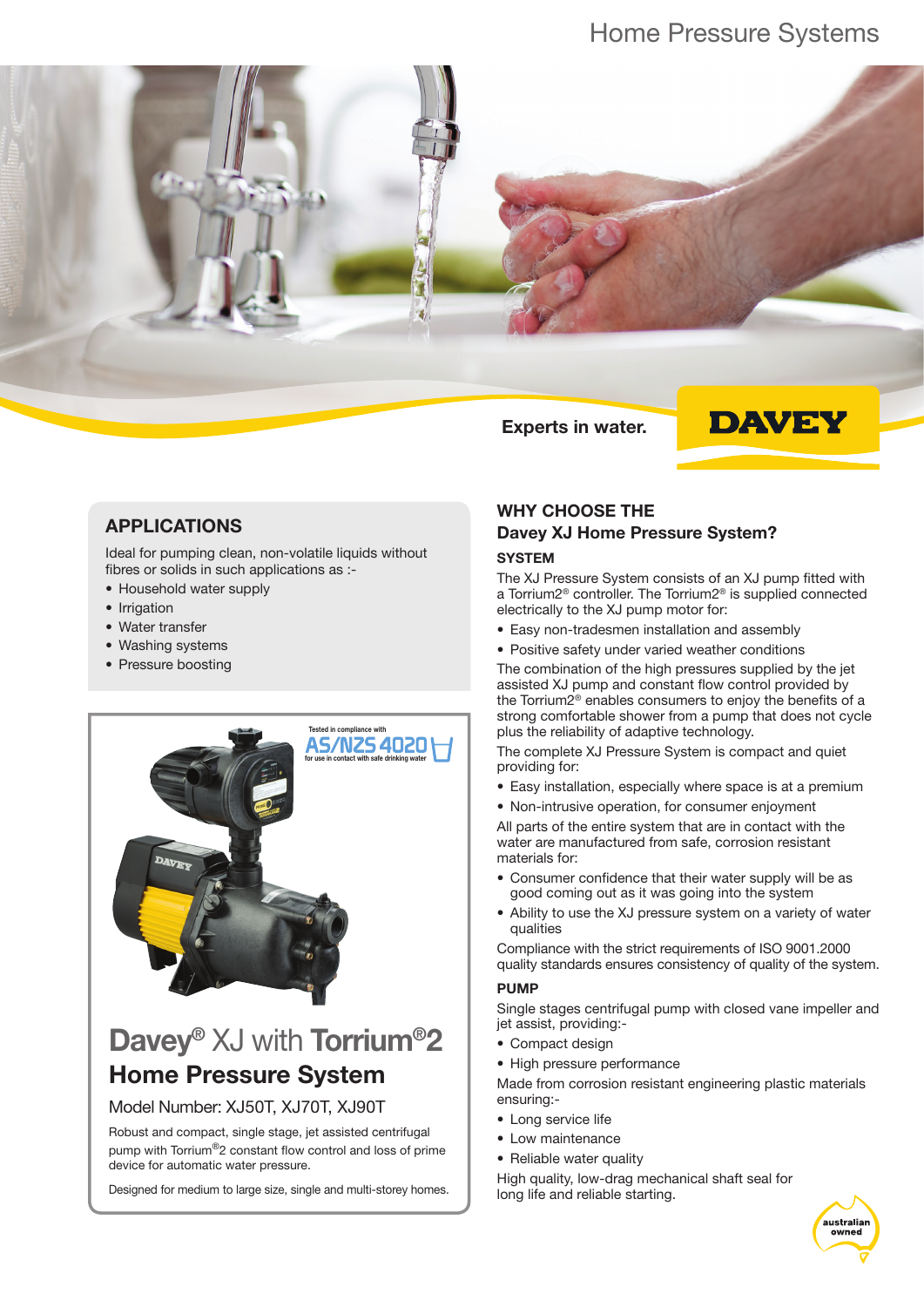

## XJ with Torrium®2 Home Pressure System

#### **MOTOR**

The Davey manufactured TEFC motor has an IP55 enclosure providing:-

- Excellent corrosion resistance
- High levels of resistance to dust and rain

All XJ pump motors are class F insulation rating and have higher than normal ambient temperature ratings of 50ºC, providing for longer life, improved tolerance to voltage variations and peace of mind, even on the hottest days.

All XJ pump motors are single phase permanently split capacitor design for:-

- Reliable starting even in low voltage circumstances
- Superior frequent starting performance

Single phase motors are protected against both high operating temperatures and high current by a built in, automatically resetting thermal overload.

Double contact C3-HTG sealed bearings for quieter running and longer life.

Corrosion resistant feet on motor shell, include three point bolt-down facility.

Standard models are 220/240 volt, 50Hz, single phase. XP models in 60Hz 110/115 volt and 220/230 volt single phase available on request.

#### TORRIUM®2 CONTROLLER

#### Constant Flow and Even Water Pressure

To prevent annoying fluctuations in water temperature during showers, Torrium®2 uses its intelligence to provide households with constant flow to give even water pressure. It does this with its innovative pressure and flow sensors to start the pump on a pressure drop and to stop it on low flow (~1 lpm). This avoids pump cycling when there is continuing household demand for water.

#### Quick Cut-in for Even Pressure

To give you strong pressure right from the start, Torrium®2 is designed to cut in quickly when it senses demand for water. It cuts in when the pressure has dropped to 80% of the previous top (shut-off) pressure. It uses its intelligence to automatically set this cut-in pressure each time the pump stops. In doing so, it allows the system to automatically accommodate for variations in pump performance or site conditions.

#### Adaptive Starting

Torrium®2 is clever enough to detect the difference between normal water demand and a small leak in the system, such as a dripping faucet or a leaking cistern. For very low flows, Torrium®2 automatically adapts to reduce the cut-in pressure, which can be as low as 50% of its last shut-off pressure. This significantly reduces pump cycling to improve consumer satisfaction with the system. If normal flow is required in the house (>0.5 lpm), Torrium®2 will sense this and revert to normal mode and initiate an immediate pump start.

#### Easy Status Check

To easily check the system status, Torrium®2 has three simple LED indicators.

- Red LED the system is in standby mode
- Green LED the pump is running
- Yellow LED fault condition

#### Pressure Indicator Window

To give a quick guide to the system pressure, Torrium®2 has a pressure indicator window on the side of the inbuilt pressure vessel. If the colour band (green-yellow-red) is mainly green it indicates maximum pressure, whereas mainly red indicates low pressure. This indicator can help to analyse the occurrence of unwanted system leaks. If the colour band indicator is moving slowly towards red this signifies a slow drop in pressure and may indicate a small leak.

#### Greater Hydraulic Performance

For better hydraulic performance to supply more pressure with less wasted energy, Torrium®2 has been designed with larger water pathways and no moving parts in the pathways. This performance versus loss equation is especially evident at higher flow rates.

#### Greater Reliability

To diminish the likelihood of blockages, Torrium®2 is designed with no moving control parts within the water pathways giving greater reliability and performance with varying water quality.

#### Dry Run Protection and Auto Restart

To protect the pump from damage due to dry running, Torrium®2 stops the pump when it detects a loss of prime (no water supply) situation. To reduce system downtime, the Torrium®2 waits 5 minutes then goes into auto retry mode, whereby it will restart the pump to see if prime can be re-established automatically. An auto restart occurs at 5 minutes, 30 minutes, 1 hour, 2, 4, 8, 16 and 32 hours. Torrium®2 will also restart if it detects flow through the system (e.g. from mains water pressure returning with pressure boosting applications).

#### Pump Protection – High Water Temperature Cut-out

For added security and longer life, a water over-temperature cut-out provides a second level of protection against closed head operation and repetitive cycling. For water temperatures above 70°C Torrium®2 will shut the pump down and the amber LED will be lit. When the water temperature drops to below 60°C, the Torrium®2 will allow the pump to restart.

#### Pump Protection – Excessive Electrical Current

To protect the pump motor, Torrium®2 will shut the pump down and indicate a fault if it detects excessive electrical current being drawn. This occurs if the pump motor is subjected to locked rotor or if someone tries to manually override the Torrium®2 by continually holding in the prime button.

#### Corrosion and Scale Resistance

To allow Torrium®2 to be used with water of varying quality, its flow sensors are mounted on a high grade stainless steel plate with special anti-scaling electronic action, which only turns the flow sensors on during pump operation.

#### Extra Draw off Capacity

To accommodate small leaks and to reduce cycling, Torrium®2 has an in-built spring loaded accumulator for extra draw off capacity. A spring loaded accumulator means low maintenance as there is no need for a pressure vessel with its regular air charging and checking. However, for increased draw off, an optional pressure tank, up to 18 litres, can be mounted on the vertical outlet.

#### Power Surge Protection for Torrium®2

To protect the Torrium®2 controller from electrical surges and spikes, thus extending its life, it has an in-built metal oxide varistor (MOV). The status of the MOV can be checked in the viewing window on the back of the Torrium®2. The MOV is a sacrificial component and should it be consumed due to repeated power surges or spikes, it will almost always blacken the viewing port. This will indicate a non-warrantable Torrium®2 failure.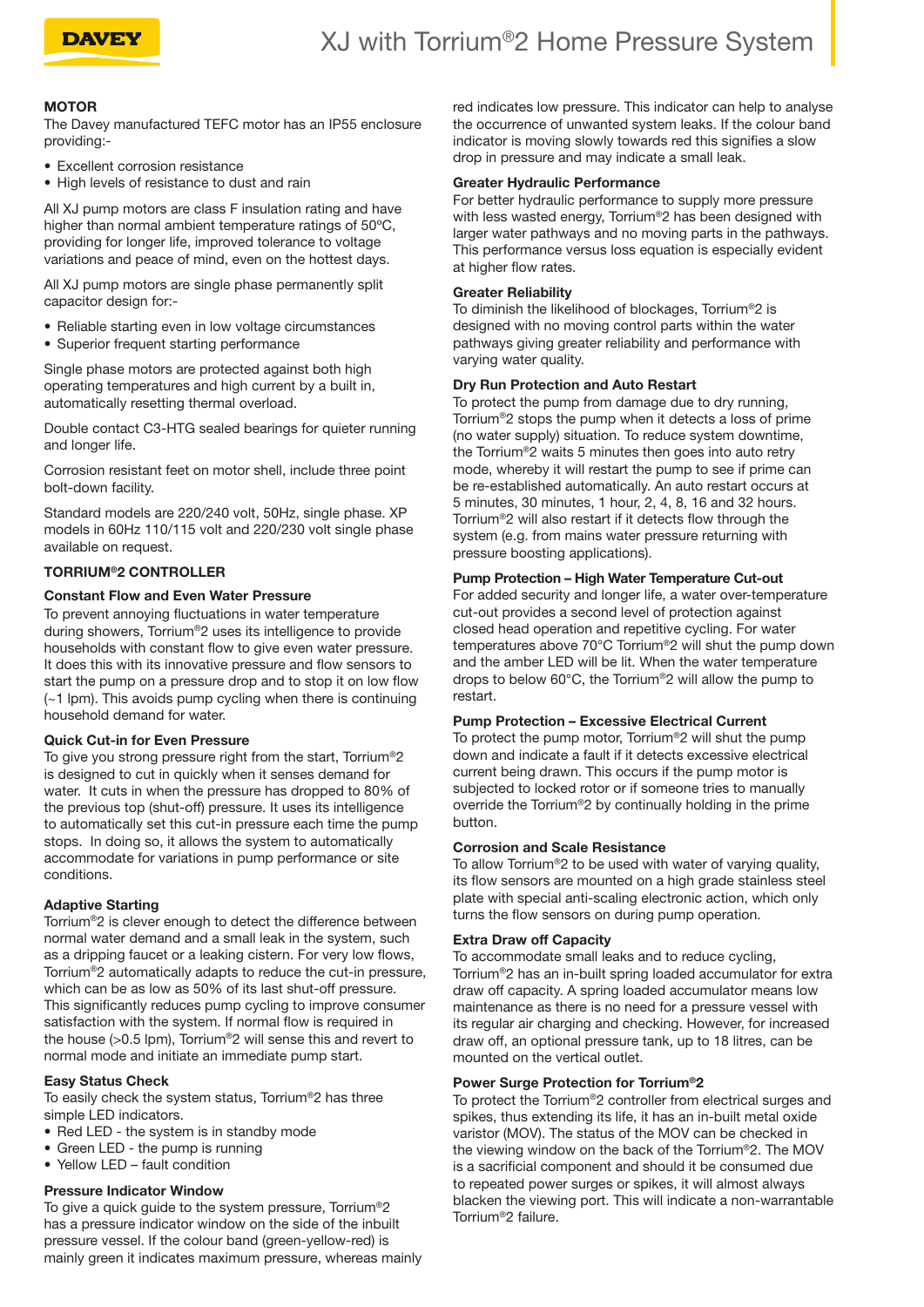# XJ with Torrium®2 Home Pressure System



For ease of installation, the plumbing can be connected to either the vertical or the right angle discharge outlet, which can rotate a full 360°. A spanner, sized to fit the coupling, is included in the box. Also, for increased draw off, an optional pressure tank, up to 18 litres, can be mounted on the vertical outlet.

#### Electrical Connection

For easy installation, Torrium®2 comes with a 2 metre long power lead, fitted with an Australian three pin plug.

| <b>OPERATING LIMITS</b>     |                |  |  |  |  |  |  |  |
|-----------------------------|----------------|--|--|--|--|--|--|--|
| Maximum system pressure*    | 480kPa         |  |  |  |  |  |  |  |
| Capacities to               | 90 lpm         |  |  |  |  |  |  |  |
| Maximum total head          | 48m            |  |  |  |  |  |  |  |
| Maximum suction head        | 7 <sub>m</sub> |  |  |  |  |  |  |  |
| Maximum ambient temperature | $50^{\circ}$ C |  |  |  |  |  |  |  |
| Maximum water temperature   | $50^{\circ}$ C |  |  |  |  |  |  |  |
| Minimum water temperature   | 1°C            |  |  |  |  |  |  |  |

Torrium®2 cut-in pressure is normally 80% of the pumps last shut-off head. \*Note: See high pressure operation note on page 4.

| <b>MATERIALS OF CONSTRUCTION</b> |                                |  |  |  |  |  |  |
|----------------------------------|--------------------------------|--|--|--|--|--|--|
| <b>PART</b>                      | <b>MATERIAL</b>                |  |  |  |  |  |  |
| Pump                             |                                |  |  |  |  |  |  |
| <b>Impellers</b>                 | Glass filled polycarbonate     |  |  |  |  |  |  |
| Pump casing                      | Glass filled noryl             |  |  |  |  |  |  |
| Pump shaft                       | 303 stainless steel            |  |  |  |  |  |  |
| Seal ring (stationary)           | Ceramic                        |  |  |  |  |  |  |
| Seal ring (rotating)             | Carbon (synthetic)             |  |  |  |  |  |  |
| Seal spring                      | 304 stainless steel            |  |  |  |  |  |  |
| Orings                           | Nitrile rubber                 |  |  |  |  |  |  |
| Jet and venturi                  | Acetal                         |  |  |  |  |  |  |
| Priming plug                     | Glass filled polypropylene     |  |  |  |  |  |  |
| Motor shell                      | Marine grade aluminium         |  |  |  |  |  |  |
| Motor shell finish               | <b>Baked polyester</b>         |  |  |  |  |  |  |
| Torrium <sup>®</sup> 2           |                                |  |  |  |  |  |  |
| Housing                          | Glass fibre reinforced nylon   |  |  |  |  |  |  |
| Pressure tank diaphragm          | Santoprene 87                  |  |  |  |  |  |  |
| Pressure tank springs            | Molybond coated tempered steel |  |  |  |  |  |  |
| Sensor plate                     | 316 Stainless Steel            |  |  |  |  |  |  |
| Inlet union                      | Glass fibre reinforced nylon   |  |  |  |  |  |  |
| Orings                           | Nitrile                        |  |  |  |  |  |  |

| <b>ELECTRICAL DATA</b> |                     |                    |       |  |  |  |  |  |
|------------------------|---------------------|--------------------|-------|--|--|--|--|--|
| <b>Type</b>            | <b>XJ50T</b>        | XJ70T              |       |  |  |  |  |  |
| <b>Supply Voltage</b>  | 220-240V ±6%        |                    |       |  |  |  |  |  |
| Supply frequency       | 50Hz                |                    |       |  |  |  |  |  |
| Phase                  | Single              |                    |       |  |  |  |  |  |
| Speed                  | 2850rpm             |                    |       |  |  |  |  |  |
| Full load current      | 3.6A                | 5.1A               |       |  |  |  |  |  |
| Locked rotor current   | 12A                 | 18A                |       |  |  |  |  |  |
| Input power (P1)       | 0.84 <sub>k</sub> W | 1.4 <sub>k</sub> W |       |  |  |  |  |  |
| Output power (P2)      | 0.56kW              | 0.8kW              | 1.1kW |  |  |  |  |  |
| Enclosure class        | <b>IP55</b>         |                    |       |  |  |  |  |  |
| Insulation class       | Class F             |                    |       |  |  |  |  |  |
| Starting               | P.S.C.              |                    |       |  |  |  |  |  |

Note: All performance at 240V 50Hz

|                      | Torrium <sup>®</sup> 2 |
|----------------------|------------------------|
| Voltage              | 110V-240V±10%          |
| Phase                | Single                 |
| Hz                   | 50/60                  |
| IP rating            | 56                     |
| Maximum load current | 10A                    |
| Maximum motor size*  | 1.8kW                  |
| Surge protection     | Varistor               |

\*At 240V input

#### INSTALLATION & PRIMING

- Installations with suction lift require a good quality foot valve to avoid loss of prime - remove in-built check valve.
- To prime, fill pump body and suction line through priming plug hole located above suction inlet and replace plug.